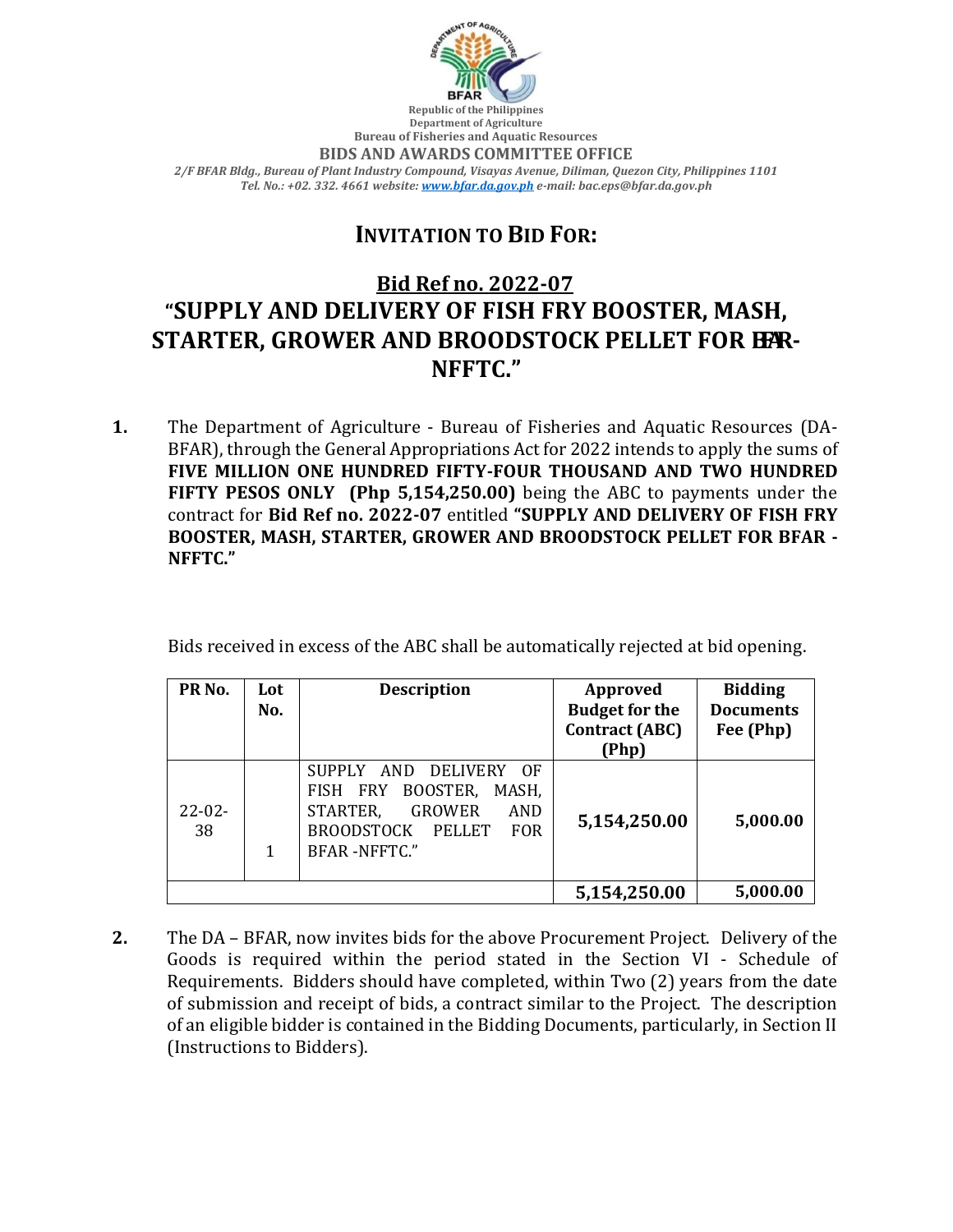**3.** Bidding will be conducted through open competitive bidding procedures using a nondiscretionary "*pass/fail*" criterion as specified in the 2016 revised Implementing Rules and Regulations (IRR) of Republic Act (RA) No. 9184.

Bidding is restricted to Filipino citizens/sole proprietorships, partnerships, or organizations with at least sixty percent (60%) interest or outstanding capital stock belonging to citizens of the Philippines, and to citizens or organizations of a country the laws or regulations of which grant similar rights or privileges to Filipino citizens, pursuant to RA No. 5183.

- **4.** Prospective Bidders may obtain further information the BFAR BAC Secretariat through electronic mailing address given below, and inspect of the Bidding Documents at [www.bfar.da.gov.ph.](http://www.bfar.da.gov.ph/)
- **5.** A complete set of Bidding Documents may be acquired by interested Bidders at *2nd Floor – BAC Office, Fisheries Building Complex, BPI Compound, Brgy. Vasra, Visayas Avenue, Quezon City* and/or through electronic means and upon payment of a nonrefundable fee for the Bidding Documents in the amount stated above. The Procuring Entity shall allow the bidder to present its proof of payment for the fees by in person, or through electronic means.
- **6.** The DA BFAR, will hold a Pre-Bid Conference<sup>1</sup> through video conference call using **"Zoom"** application on **March 9, 2022 at 10:00 a.m.** which shall be open to prospective bidders who have successfully completed registration one (1) calendar day prior to the Pre-bid Conference using Google Form https://docs.google.com/forms/d/16ihspj0z-0jNdbv\_D9pbBwgoCazCDz3dG\_ASiyvvhig/edit and in accordance with the **"Annex A, Bidder's Kit – I"**.
- **7.** Bids must be duly received by the BAC Secretariat through the options given below and as indicated in Section III - Bidding Data Sheet, ITB Clause 15 of this bidding documents, on or before **March 21, 2022, 9:30 a.m.**
	- (i) manual submission at the office address: 2/F BFAR Bldg., BAC Office, Bureau of Plant Industry Compound, Visayas Ave., Diliman, Q.C.*;*
	- (ii) both (manual and electronic submission at  $bac.eps@bfar.da.gov.ph via BFAR$ Online bidding procedure);
- **8.** All Bids must be accompanied by a bid security in any of the acceptable forms and in the amount stated in ITB Clause 14.
- **9.** Bid opening shall be on **March 21, 2022 at 10:00 a.m.** through video conference call via **"Zoom"** application. Bids will be opened in accordance with the BFAR BAC

 $\overline{a}$  $1$  May be deleted in case the ABC is less than One Million Pesos (PhP1,000,000) where the Procuring Entity may not hold a Pre-Bid Conference.